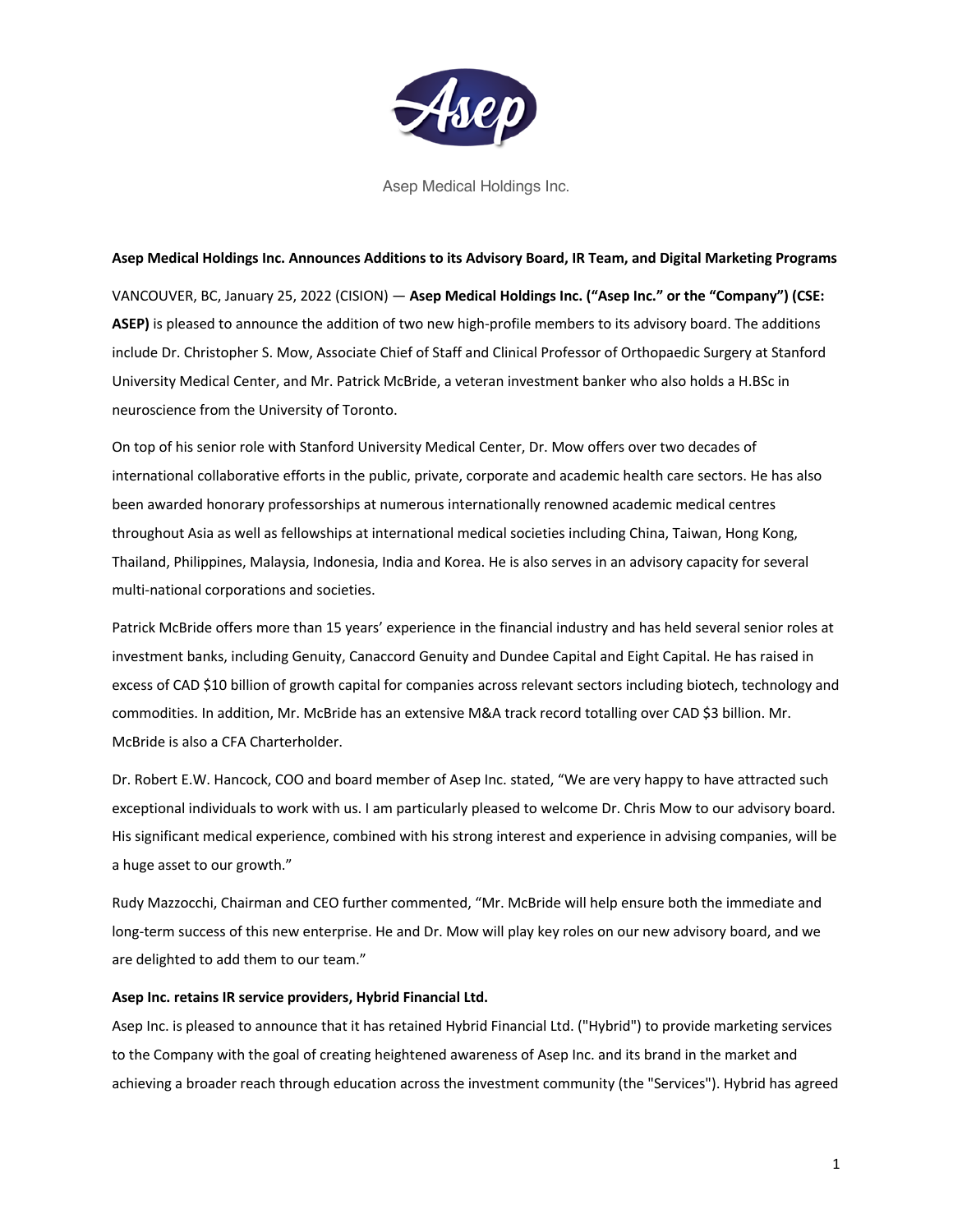

Asep Medical Holdings Inc.

to comply with all applicable securities laws and the policies of the CSE in providing the Services.

Hybrid Financial Ltd., 40 King St. West, Suite 1700, Toronto, ON M5H 3Y2

T. (647) 931-4015

E. info@hybridfinancial.ca

W. hybridfinancial.ca

# **Asep Inc. retains New York-based digital advertising agency, Native Ads Inc.**

In connection with the Company's commercial introduction plans, Asep Inc. has entered into a 6-month programmatic digital advertising campaign with Native Ads Inc. ("Native Ads). This comprehensive advertising program is designed to build awareness through the following services: (a) Digital advertising (b) Paid distribution, (c) Media buying and (d) Content creation. Native Ads is a full-service ad agency that owns and operates a proprietary ad exchange with over 80 integrated SSPs (supply-side platforms) resulting in daily access to three to seven billion North American ad impressions.

Native Ads Inc., 244 Fifth Avenue, Suite N-249, New York, NY 10001

T. 1 (866) 773-3540 E. info@nativeads.com

W. nativeads.com

# **ABOUT ASEP MEDICAL HOLDINGS INC.**

Asep Inc. is dedicated to addressing antibiotic failure by developing novel solutions to large unmet medical needs. It represents the consolidation of two existing private companies (Sepset Biosciences Inc. and ABT Innovations Inc.) that are in advanced development of both proprietary diagnostic tools, enabling the early and timely identification of severe sepsis, and broad-spectrum therapeutic agents to address multidrug resistant biofilm infections. The diagnostic technology involves a patient gene expression signature that predicts severe sepsis, one of the major diseases leading to antibiotic failure since antibiotics are the major treatment for sepsis. Despite this, Sepsis is responsible for nearly 20% of all deaths on the planet. The SepsetER ™ test is identified in the blood and assessable by nucleic acid amplification technologies/PCR. This proprietary diagnostic technology differs from current diagnostic tests in enabling diagnosis of severe sepsis within 1-2 hours of first clinical presentation (i.e., in the emergency room), while other diagnostics only provide diagnosis after 24-48 hours. Asep Inc. believes this will enable critical early decisions to be made by physicians regarding appropriate therapies and reduces mortality and morbidity.